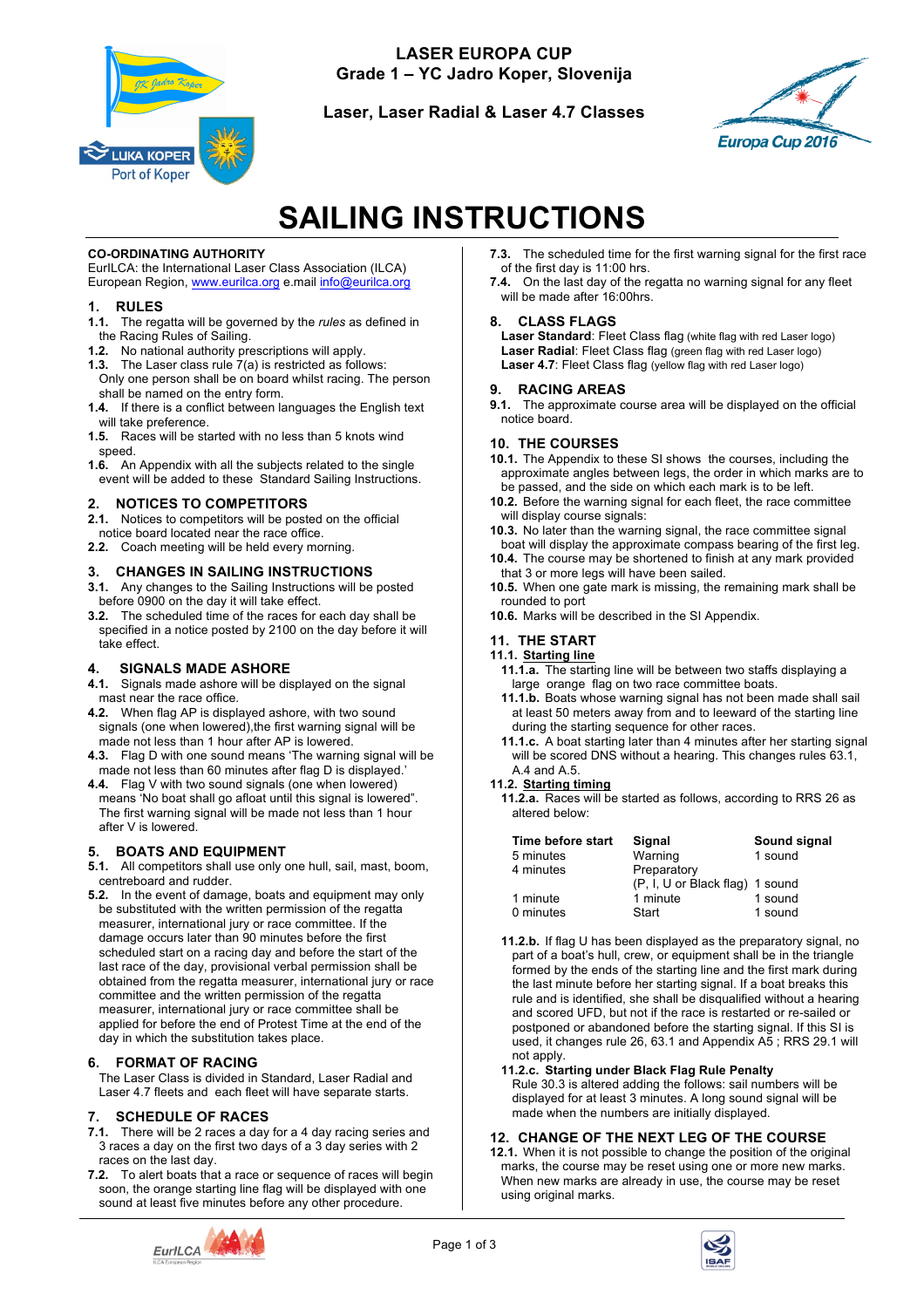**12.2.** Except at a gate, boats shall pass between the race committee boat signalling the change of the next leg and the nearby mark, leaving the mark to port and the race committee boat to starboard. This changes rule 28.1.

#### **13. THE FINISH**

The finishing line will be between a staff displaying a blue flag on a race committee boat and the finishing mark described in the Appendix.

## **14. TIME LIMITS AND TARGET TIMES**

- **14.1.** The length of the course will be set for a target time of 60 minutes. Failure to meet the target time will not be grounds for redress. This changes rule 62.1(a).
- **14.2.** Boats failing to finish within 20 minutes after the first boat sails the course and finishes will be scored Did Not Finish without a hearing. This changes rules 35, A.4 and A.5.

## **15. PENALTY SYSTEM**

**15.1. Appendix P** will apply with the following changes:

**15.1.a.** If a first penalty is signalled after she has finished, a boat may take the penalty or accept a scoring penalty of 8 points without a hearing.

## **15.2. Measurement Penalties**

- **15.2.a.** Measurement protests will only be accepted from either the race committee or jury. This changes rule 60.1(a).
- **15.2.b.** If a boat is sailed without a centreboard stopper, or with no mast retention line attached (class rule 3(b) xi), a scoring penalty of 20 points will, without a hearing, be added to the boats score in the last completed race in which she was racing without a centreboard stopper or the retention line. However, she shall not be scored worse than DSQ. This changes rule 63.1.
- **15.2.c.** If a sail, top mast, or bottom mast has been changed prior to a race without the permission required by SI 5.2 the sailor will be disqualified without a hearing from the last completed race when the change was used. This changes rule 63.1.
- **15.2.d.** For any other measurement protest, the jury may apply an alternative penalty to disqualification (DPI)**.**

#### **15.3. Scoring and arbitration penalties**

- **15.3.a.** Scoring penalties will be applied according to RRS 44.3c
- **15.3.b.** The scoring abbreviation for an arbitration penalty is ARB.

**15.3.c.** A scoring penalty in a split fleet will be based on the number of competitors in the largest group.

#### **15.4. Whistle system**

In order to encourage boats to take penalties afloat, jury members may blow a whistle when they see what they believe to be a breach of a rule. If no boat takes a penalty, the international jury may lodge a protest.

#### **16. PROTESTS AND REQUEST FOR REDRESS**

**16.1.** The Jury room is located near the race office.

**16.2.** Protest forms are available at the jury office. Protests shall be delivered at the jury office within the protest time which will begin as soon as practicable after the finish of the last boat in each fleet. The end of protest time limit will daily decided and posted on the official notice board and may be different for each fleet.

Protest hearings will be held in the protest room.

- **16.3.** Notices will be posted no later than 30 minutes after the protest time limit to inform competitors of hearings in which they are parties or named as witnesses.
- **16.4.** Notices of protests by the international jury or race committee will be posted to inform boats under rule 61.1(b).

**16.5.** A list of boats that have been penalized under Appendix P will be posted on the official notice board.

- **16.6.** Breaches of instructions 5.2, 11.1.b, 19, 21, 22, 23 and 24 shall not be grounds for a protest by a boat. This changes rule 60.1(a). For these breaches the international jury may apply penalty less than disqualification.
- **16.7.** On the last scheduled day of racing (or of the qualifying series, if applied) a request for reopening a hearing shall be delivered

**16.7.a.** within the protest time limit if the requesting party was informed of the decision on the previous day;

**16.7.b.** no later than 15 minutes after the requesting party was informed of the decision on that day;

- **16.7.c.** no later than 15 minutes after a signal to abandon racing is displayed ashore. This changes rule 66.
- **16.7.d.** On the last scheduled day of racing (or of the qualifying series, if applied) a request for redress from a jury decision shall not be delivered no later than 15 minutes after the decision was posted. This changes rule 62.2(a).

**16.8.** Decisions of the international jury will be final as provided in rule 70.5

## **17. ARBITRATION SYSTEM**

- **17.1.** As an alternative to a complete protest hearing by the international jury, competitors will be given the choice of using an arbitration system. condition is that the parties present at the time scheduled for the hearing agree to accept the decision of the arbitrators. The arbitration system changes rules 63 and 64.
- **17.2.** The arbitrators will be two members of the international jury. They will take the evidence of the parties and give their opinion as to any rule breaches. This opinion will be binding as a protest decision on the parties. However, the hearing may be reopened under rule 66. If a party of a hearing asks for a reopening, the penalty, if any, will be DSQ. If the arbitrators refer the case to the international jury, or the jury initiates a reopening, the penalty will be the penalty prescribed in next item of this S.I. or a greater penalty.
- **17.3.** If the arbitrators penalize a boat, she shall receive a 30% Scoring Penalty calculated as stated in RRS 44.3(c).
- **17.4.** If any of the parties refuse to accept the system when offered arbitration, the protest will be heard by a properly constituted international jury and RRS 64 applies.

## **18. EQUIPMENTS AND MEASUREMENT CHEKS**

A boat and equipment may be inspected at any time for compliance with the class rules, as wet clothing rules at the discretion of the class measurer or inspector, race committee or international jury.

## **19. SAFETY REGULATIONS**

- **19.1.** Competitors shall wear personal flotation devices at all times when afloat, except briefly while changing or adjusting clothing or personal equipment. Wet suits and dry suits are not personal flotation devices. This changes rule 40.
- **19.2.** Competitors who require assistance from rescue boats should wave one arm with hand open. If no assistance is required, the arm should be waved with fist closed.
- **19.3.** If considered necessary a competitor may be ordered by a race organisation boat to abandon his or her boat and board a rescue boat.
- **19.4.** A boat that retires from a race shall notify the race committee as soon as possible. The boat shall complete a retirement declaration form at the protest desk on return ashore.

#### **20. SCORING**

- **20.1.** Low Point System Appendix A will be applied.
- **20.2.** When only 1 race has been completed, the regatta still valid, but will be downgraded per the scoring calculation for the Europa Cup Trophy.
- **20.3.** When less than 4 races have been completed, a boat's regatta score will be the total of her race scores.
- **20.4.** When 4 or more races have been completed, a boat's regatta score will be the total of her race scores excluding her worst score.

# **21. TEAM AND SUPPORT BOATS**

- **21.1.** While the orange flag is hoisted at the start or blue flag is hoisted at the finishing, team and support boats must stay 50 meters leeward to starting line and 50 meters windward finishing line
- **21.2.** Team leaders, coaches and other support personnel shall stay outside areas where boats are racing until all boats have finished or retired or the race committee signals an abandonment.
- **21.3.** Team and support boats shall, at all times when afloat, be clearly identified by the country name, national letters or national flag of the team they represent.
- **21.4.** Team and support boats shall not be in the racing area during the period between the first warning signal of the first fleet in a race and the finish of the last boat in the last fleet in that race except when a postponement is signalled, in which case they may be in the racing area until the first signal after the end of the postponement. The racing area is defined in Appendix.